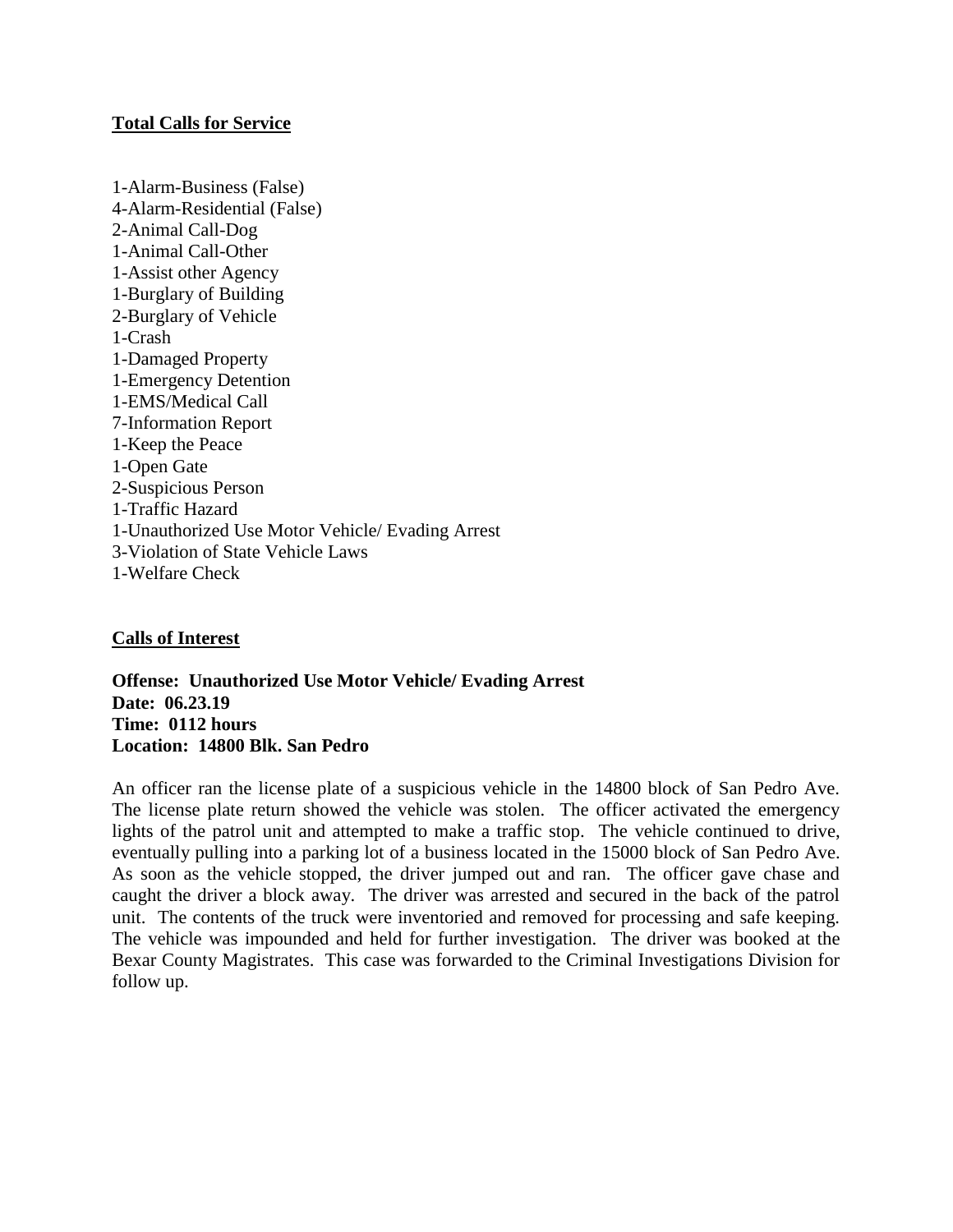**Offense: Burglary of Building Date: 06.23.19 Time: 1518 hours Location: 15700 Blk. San Pedro**

An officer observed a vehicle and trailer backed up to a storage container, which belonged to a local business located in the 15700 block of San Pedro Ave. The officer contacted the individual. Who stated they had permission to take some of the items from the storage container. The officer contacted the store manager, who stated the individual did not have permission to take any items. The officer recorded all contact information for the individual, then had the individual return all items to the storage container. This case was forwarded to the Criminal Investigations Division for follow up.

**Offense: Burglary of Vehicle Date: 06.28.19 Time: 0332 hours Location: 13800 Blk. San Pedro**

An officer, conducting a business patrol, observed an open rear door to a vehicle parked at a business located in the 13800 block of San Pedro Ave. The officer notified dispatch and checked the vehicle. The center console, glove box, and other compartments appeared to have been rummaged through. There did not appear to be any forced entry or damage to the door locks and windows. The officer took several photographs and secured the vehicle. Contact was made with the vehicle owner later in the morning. The vehicle owner checked the vehicle, but did not discover any missing items.

**Offense: Burglary of Vehicle Date: 06.29.19 Time: 1400 hours Location: 15600 Blk. San Antonio**

An officer was dispatched to a local business located in the 15600 block of San Pedro Ave. for a Burglary of Vehicle report. Upon the officer's arrival, contact was made with the caller, who stated an unknown person (s) had forced entry into their vehicle by punching out the driver side door lock. The suspect(s) then open the center console and rummaged through it. According the caller, they did not notice any missing items. This case was forwarded to the Criminal Investigations Division for follow up.